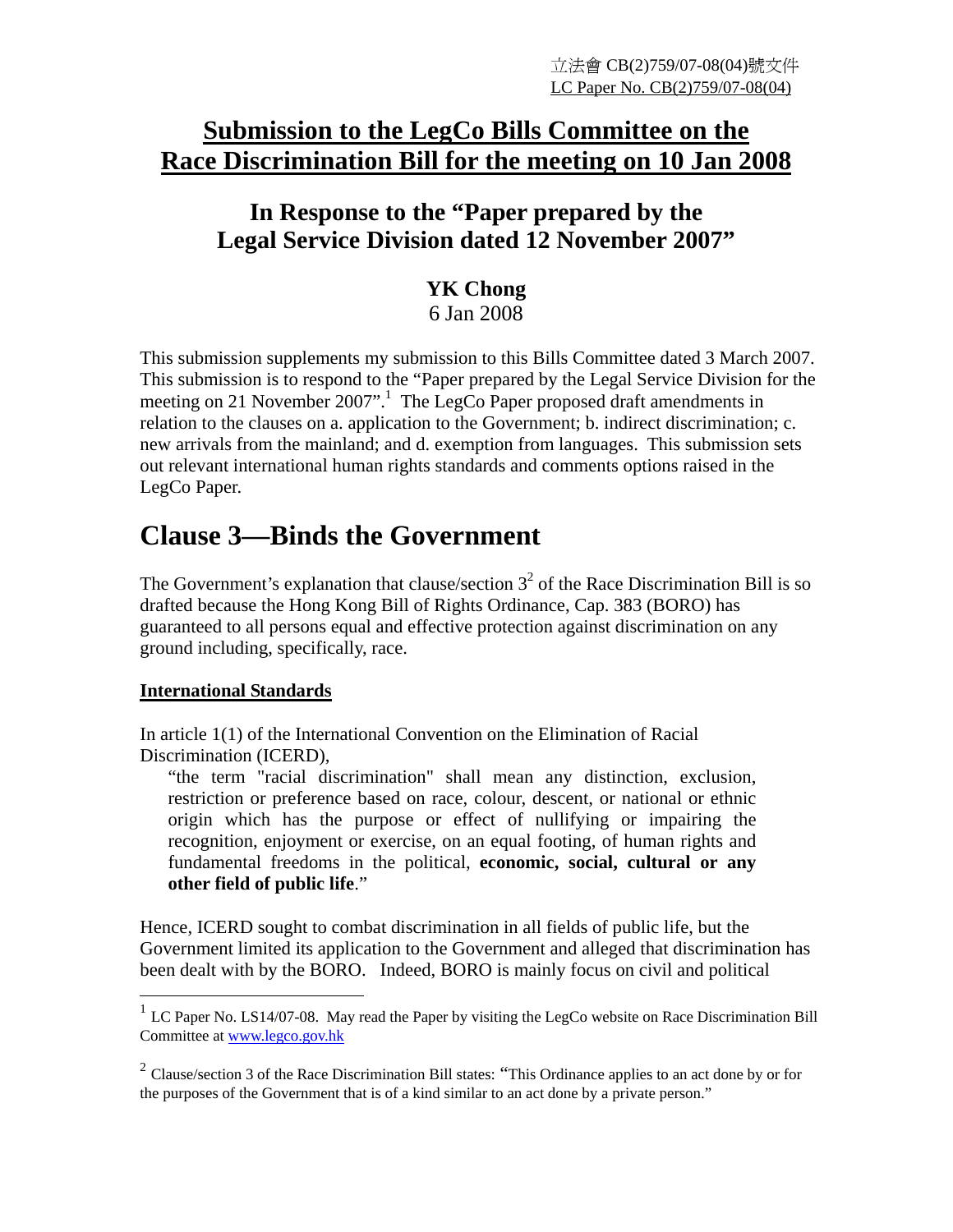rights.

According to article 2(1) of the ICERD,

"States Parties condemn racial discrimination and undertake to pursue by all appropriate means and without delay a policy of eliminating racial discrimination in all its forms and promoting understanding among all races, and, to this end:

(a) Each State Party undertakes to engage in no act or practice of racial discrimination against persons, groups of persons or institutions and to ensure that all public authorities and public institutions, national and local, shall act in conformity with this obligation;

(b) …

 $\overline{a}$ 

(c) Each State Party shall take **effective measures** to **review governmental**, national and local **policies**, and to amend, rescind or nullify any laws and regulations which have the effect of creating or perpetuating racial discrimination wherever it exists;

(d) Each State Party shall prohibit and bring to an end, by all appropriate means, including legislation as required by circumstances, racial discrimination by any persons, group or organization".

Hence, clause 3 limits the power of the law to review government policy which may breach the ICERD.

As regards to remedy, article 6 of the ICERD states that:

"States Parties shall assure to everyone within their jurisdiction **effective protection and remedies**, through the competent national tribunals and other State institutions, against any acts of racial discrimination which violate his human rights and fundamental freedoms contrary to this Convention, as well as the right to seek from such tribunals just and **adequate reparation** or satisfaction for any damage suffered as a result of such discrimination."

The General Recommendation is the interpretation of the UN Committee on the Elimination of Racial Discrimination (CERD) on the content of the human rights provisions, often seek to clarify the reporting duties and suggest approaches to implementing treaty provisions.<sup>3</sup> In the General Recommendation No. 26 of the CERD in March 2000, "[t]he Committee notifies States parties that, in its opinion, the right to seek just and adequate reparation or satisfaction for any damage suffered as a result of such discrimination, which is embodied in article 6 of the Convention, is not necessarily secured solely by the punishment of the perpetrator of the discrimination; at the same time, the courts and other competent authorities should consider awarding financial compensation for damage, material or moral, suffered by a victim, whenever appropriate."<sup>4</sup> The Criminal and Law Enforcement Injuries Compensation Scheme can be a model scheme for victim of

<sup>3</sup> Office of UN High Commissioner for Human Rights (OHCHR), *Fact Sheet No. 30 The UN Human Rights Treaty System—an introduction to the core human rights treaties and the treaty bodies*, 2005, p40 4  $4$  A/55/18, paragraph 2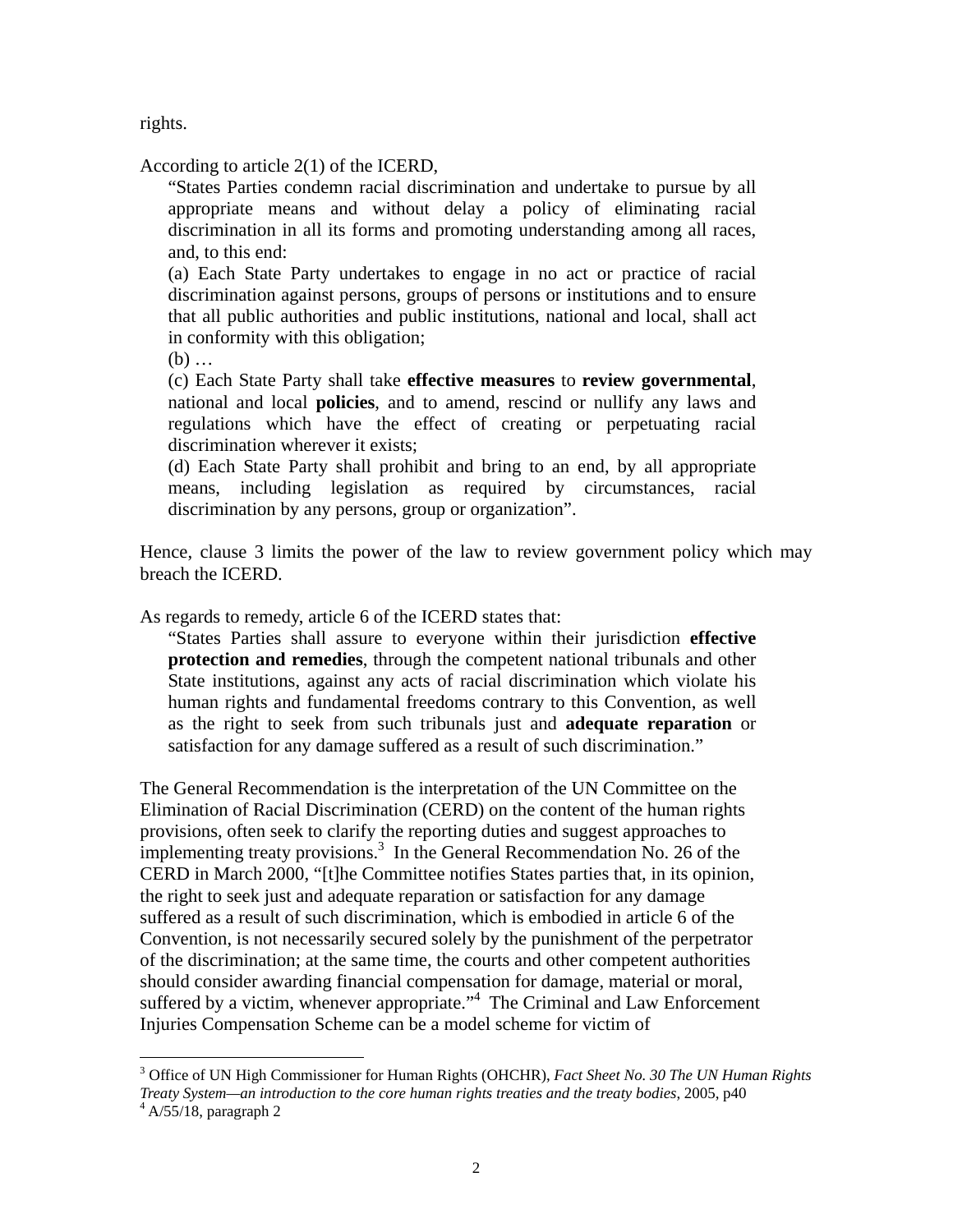discrimination.<sup>5</sup>

 $\overline{a}$ 

### **Option A preferred**

Option A is the best choice. First, it complies with the international human rights standards. Second, it is in line with the other three anti-discrimination Ordinances. Further, this clause can also be improved by adding "and public authorities" after the word "Government". Such drafting is in line with BORO and other anti discrimination laws should follow suit. Moreover, this Bill should also add a clause like s21 of SDO: "it is unlawful for the Government to discriminate against a woman in the performance of its functions or the exercise of its powers."

#### **Option B/original clause 3 unreasonable**

Since the first paragraph of Option B is the same as the original clause 3, the following comment also applies to the clause 3 in the Bill.

In practice, such a limited application to government will send a wrong message to the civil servants that they need not fully comply with the obligations under CERD to protect racial equality. They may become more reluctant to take actions to prevent racial discrimination because they may perceive that they are not required to do so under this law. Further, the Government should take led in promoting racial equality instead of evading international obligations under CERD.

It does not solve the problem of the original clause 3: one may query why the applicability of the existing discrimination laws is different from that of race law. Is racial equality is not as important as other kinds of discrimination? This creates a **hierarchy among the discrimination laws**. Why should a woman being discriminated receive better protection than a ethnic minority being discriminated? This **violates article 22 of the BORO**: All persons are equal before the law and are **entitled without discrimination to the equal protection of the law<sup>6</sup>.** 

The meaning of acts "of a kind similar to an act done by a private person" implies acts "similar to acts that could be done by private persons" and quite different in kind from acts done in the course of formulating or carrying out government policy is the holding by the UK House of Lords in *R v Entry Clearance Officer, Bombay ex parte Amin* [1983]2 All ER 864. This decision was criticized by the UK Commission for Racial Equality in its

<sup>&</sup>lt;sup>5</sup> The Scheme offers financial assistance to innocent victims (or to their dependants in cases of death) who are injured as a result of a crime of violence, or by a law enforcement officer using a weapon in the execution of his duty. Visited the webpage on 29 Dec 2007 at http://www.swd.gov.hk/vs/english/welfare.html

 $6$  Article 22 continues stating that "[i]n this respect, the law shall not be denied the right, in community with the other members of their group, to enjoy their own culture, to profess and practice their own religion, or use their own language."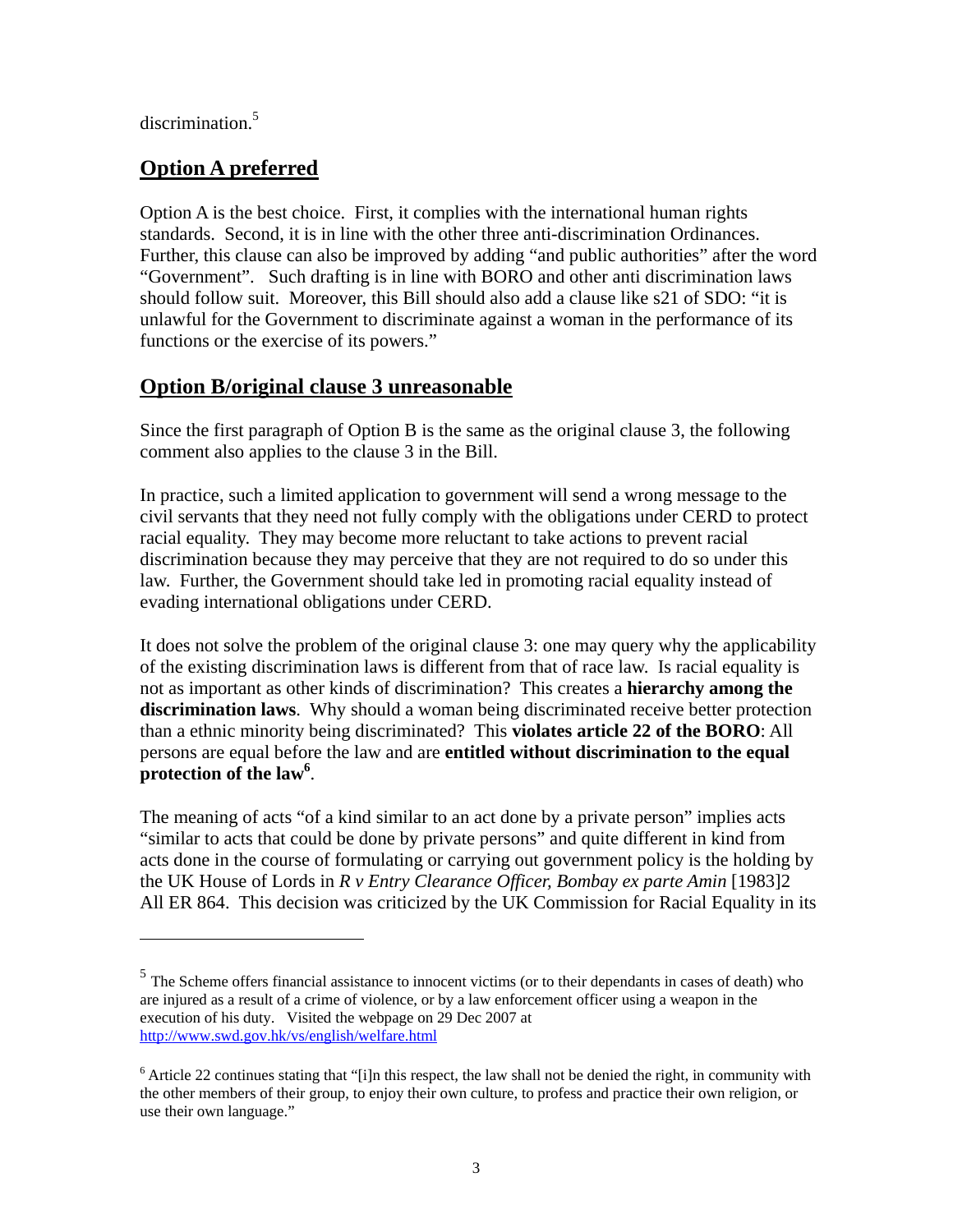reviews of the Race Relations Act in 1985, 1992<sup>7</sup> and 1998. The three reviews requested to amend the Race Relations Act to overrule the *Amin* judgment so that the Act applies to all acts of government and public bodies.

Aileen McColgan, an UK anti-discrimination law expert, shared her experience with the Race Relations Act at HKU in March 2007. She noted that the UK's previous position (as the present clause 3) caused "complete confusion as to what were these function that a government could perform which were similar to private sector functions." In other words, it **caused complete confusion as to how the law binds the government**.

In the Race Relations (Amendment) Act 2000, the *Amin* judgment was finally overruled by section 19B: "[i]t is unlawful for a public authority in carrying out any functions of the authority to so any act which constitutes discrimination"<sup>8</sup>. I do not understand that why the HKSAR adopt the UK bad laws. Nowhere in the world is willing to accept such an overseas garbage. When we make reference to overseas experiences, we should learn from others' lessons and good examples instead of collecting the bad examples outside. The State party to an international Convention must comply with the international obligations and to implement the Convention in good faith under the Vienna Convention of the Law of Treaties. When reading Clauses 3 and 4, 8 and 58 together with various exemptions clauses in the Bill, a right-thinking person will reasonably suspect whether the HKSAR is willing to fully and sincerely comply with the international human rights obligations under ICERD which has been extended to Hong Kong since 1969.

As to the clause  $3(2)$ , the declaration of the BORO, this is unnecessary as case laws clearly show the entrenched status of BORO.

#### **BORO cannot effectively protect racial equality**

 $\overline{a}$ 

The Government should not narrowly and rigidly interpret the Concluding Recommendations made by CERD on HK report "to extend the scope of protection so as to prohibit racial discrimination by persons or organizations in the private sector." It is obvious that BORO cannot effectively combat racial discrimination. "Virtually, all the **public policy** matters are **exempted** from this Bill because they are not similar to acts by a private person. Litigations like *EOC v the Director of Education* (HCAL1555/2000) cannot happen pursuant to this Ordinance as the allocation of places in secondary schools

 $7$  "The Commission believes that this is wrong. This lack of remedy occurs precisely where the individual is most vulnerable. In the private sector, if there is discrimination at one source, the individual generally has both the opportunity of going elsewhere to another provider of services and also has a remedy under the Act. There appears to be neither opportunity when the individual is facing an immigration officer, prisoner officer or police officer prepared to discriminate improperly in exercising control functions." (Recommendation 3: Governmental functions, pp.30-31, Second Review of The Race Relations Act 1976, Commission for Racial Equality, UK, 1992)

 $8$  Section 19B (2) - (6) exempts certain government functions such as judicial act, any act done on the instruction, or on behalf, of a person acting in a judicial capacity; any act of making, confirming or approving any enactment or secondary legislation by a Minister of the Crown under an enactment. (Section  $19C (1) - (5)$ ) HKSAR may refer to the above the provisions. As to the exemptions the immigration and nationality functions (Section 19D  $(1) - (4)$ ), HKSAR Government should draft it in a way comply with the relevant General Recommendations of CERD.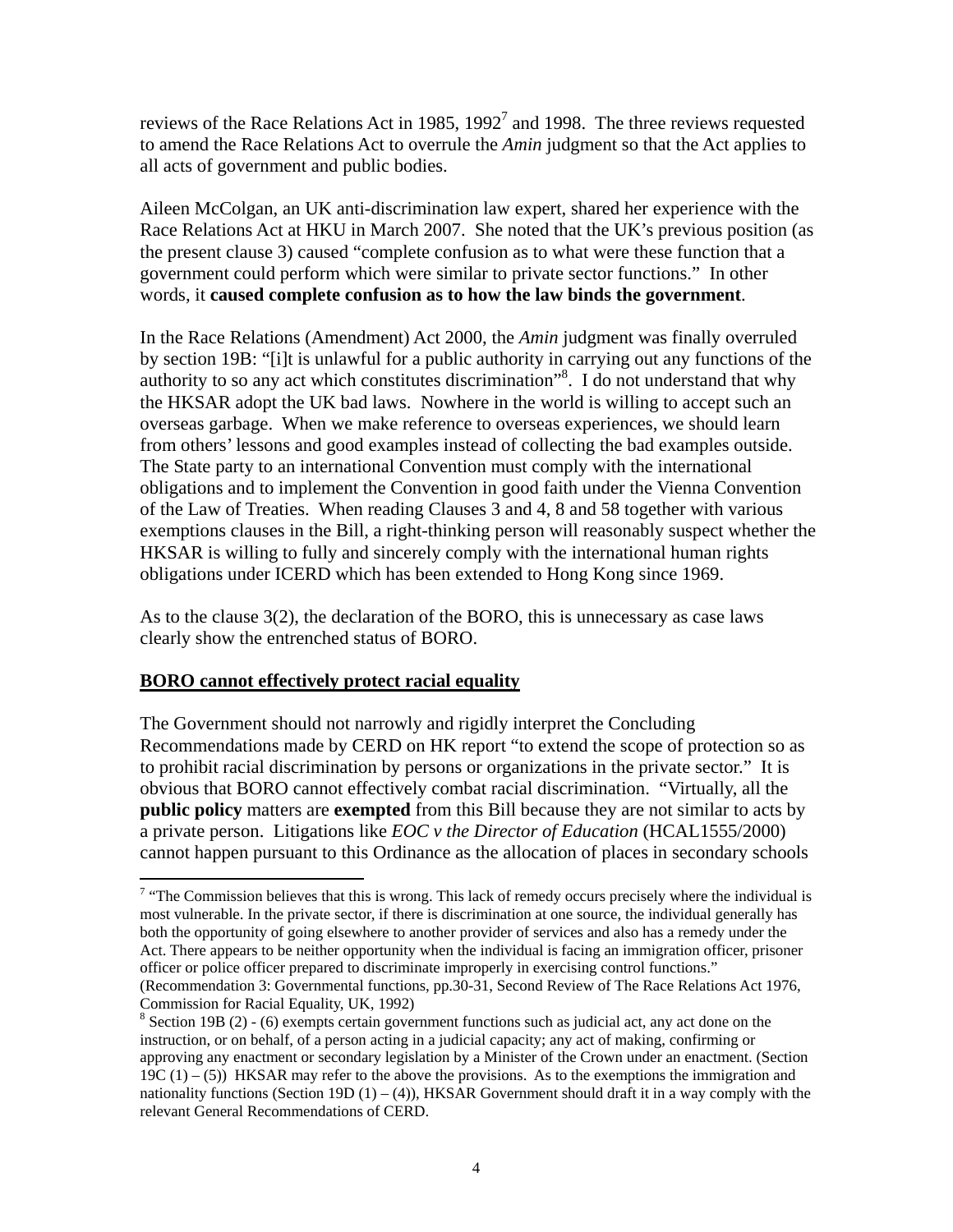is a public policy matter. The Government may respond that the Government will be bound by the HK Bill of Rights Ordinance, Cap. 383, **BORO**. Indeed, first, the Bill of Rights is very **brief**, only two articles dealing with racial discrimination. While the ICERD gives more substance to the meaning of race discrimination. The race law defines the concrete meaning of race discrimination in detail. Second, BORO **basically protects civil and political rights** whereas the Bill mainly protects economic, social and cultural rights, such as employment, education and provision of goods, services and facilities. Third, the legislation and does not have an effective **implementation mechanism**. In the above case, EOC published its Formal Investigation Report before commencing the action. Without EOC, it is very difficult for individual parents to sue the Government. Fourth, more importantly, it is very difficult to get compensation if BORO is violated. Article 2(3) of the ICCPR provides that the State undertakes to "ensure that any person whose rights or freedoms as herein recognized are violated shall have an effective remedy, notwithstanding that the violation has been committed by persons acting in an official capacity". However, this statement does not appear in BORO. Indeed, s6 of the BORO does provide that "a court may grant such remedy or relief…as it considers appropriate and just in the circumstances."<sup>"9</sup>

For the reasons stated above, the BORO cannot provide effective remedy. Clause 3 cannot fulfill the obligations under article 6 of the ICERD.

#### **The Administration not respond some questions in my March submission**

I noticed that the Administration only responded to some of the questions set out in my submission to this Bills Committee on 3 March 2007. In my March submission, I raised the following questions:

"Since the enactment of the BORO, how many cases did the victims get the monetary compensation granted by the Court under s6 per se (without relying on other ordinances or common law)? What are the amounts of those compensations and the violation of BORO in question? What are the legal authorities and the Government's position on this (the court may grant monetary compensation by solely relying on s6 of BORO)? Take recruiting civil servants as an example, is it an act similar to an act done by a private person? The Government may answer in the negative and allege that employment contract with a civil servant is greatly different from other employment contract. They have different legal frameworks governing the disciplinary proceedings and disputes (civil servants cannot claim via Labour Tribunal)."

"Why don't follow the example of SDO having such a clause? Would you provide overseas examples like s3?What is the justification of not following the examples of the existing three anti-discrimination Ordinances that "this Ordinance binds the Government"? Any discussion on this during the consultation period? Other examples in HK laws and other common law jurisdictions having the provisions of "an act done by …the Government that

<sup>&</sup>lt;sup>9</sup> Quoted from my submission to this Bills Committee dated 3 March 2007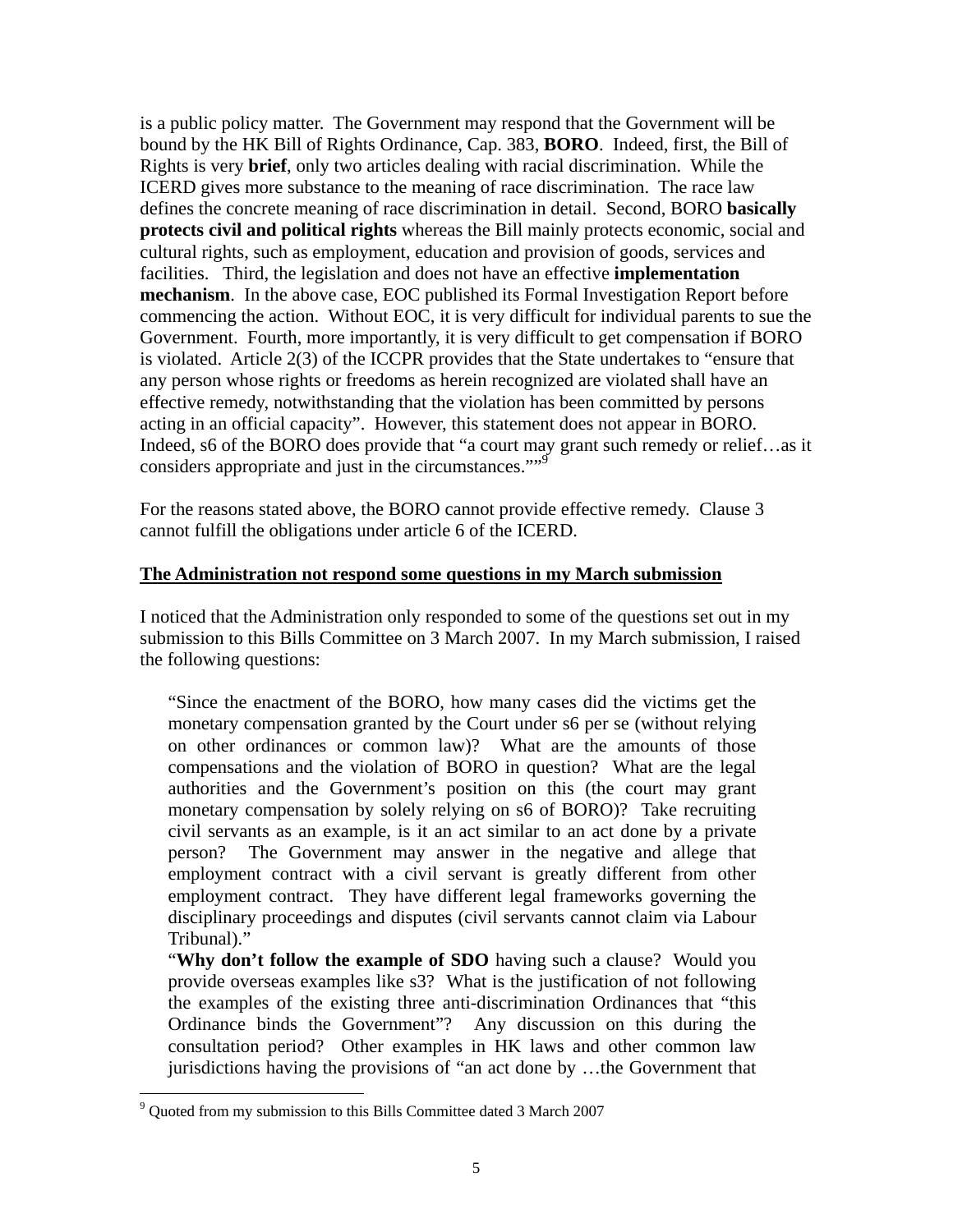is of a kind similar to an act done by a private person"? If there are, what are the case law defining the concept?"

In April 2007, the Administration response<sup>10</sup> totally ignored the above questions and my arguments in my March submission in respect of inadequacy of BORO in protecting racial equality. I request the Bills Committee to urge the Administration to respond to the above arguments and questions.

#### **Option C not preferred**

Option C is too complicated. It is unnecessary to exempt those Basic Law provisions as the Basic Law is the supreme law in HKSAR. It does not clarify the law but complicated it.

## **Clause 4—Indirect discrimination**

#### **International Standards**

As cited above, article 1(1) of the ICERD defines discrimination "which has the purpose or the **effect** of nullifying or impairing" the equality of treatment. The final result matters regardless of the intention of the act. The above definition of discrimination is basically the same as found in article 1 of the Convention of Eliminating all forms of Discrimination Against Women (CEDAW) and article 1 of UNESCO Convention against discrimination in Education and was adopted by the United Nations Committee on Economic, Social and Cultural Rights (UN Committee on ESCR). The UN Committee on ESCR clearly stated that article 2(2) of the ICESCR implies a prohibition of both direct and indirect discrimination. In its General Comment No. 5 merely referred to the "effect" of the distinction, exclusion or preference.<sup>11</sup> When considering the Belgium report, the Belgium Government had clearly stated that the legislation was not intended to be discriminatory. Indeed, the UN Committee on ESCR still expressed concern at the discriminatory effect of legislation though it was uniformly applied to men and women, even<sup>12</sup> The approach in the Belgium case was in line with that of CERD which stated that "in seeking whether an action has an effect contrary to the Convention, it will look to see whether that action has an unjustifiable disparate impact upon a group"<sup>13</sup>.

In *Siu Kai Yuen v Maria College*<sup>14</sup>, the HK District Court cited overseas authorities to support its ruling that there existed indirect disability discrimination<sup>15</sup>. In this case, the

 $10$ The Administration response to the issues raised by deputations/individuals at the meeting held on 3 March 2007 (LC Paper No. CB(2)1594/06-07(01))

 $11$  Paragraph 15

<sup>&</sup>lt;sup>12</sup> Concluding Observations Belgium E/2001/22 paragraph 484

<sup>&</sup>lt;sup>13</sup> CERD General Recommendation XIV paragraph 2

 $14$  [2005] 2 HKLRD 775, The District Court judgment dated 18 April 2005

<sup>&</sup>lt;sup>15</sup> Paragraph 10 of the judgment explained the meaning of indirect discrimination: "[s]ection  $6(b)$  of the DDO defines what we know as indirect discrimination. Indirect discrimination occur when a person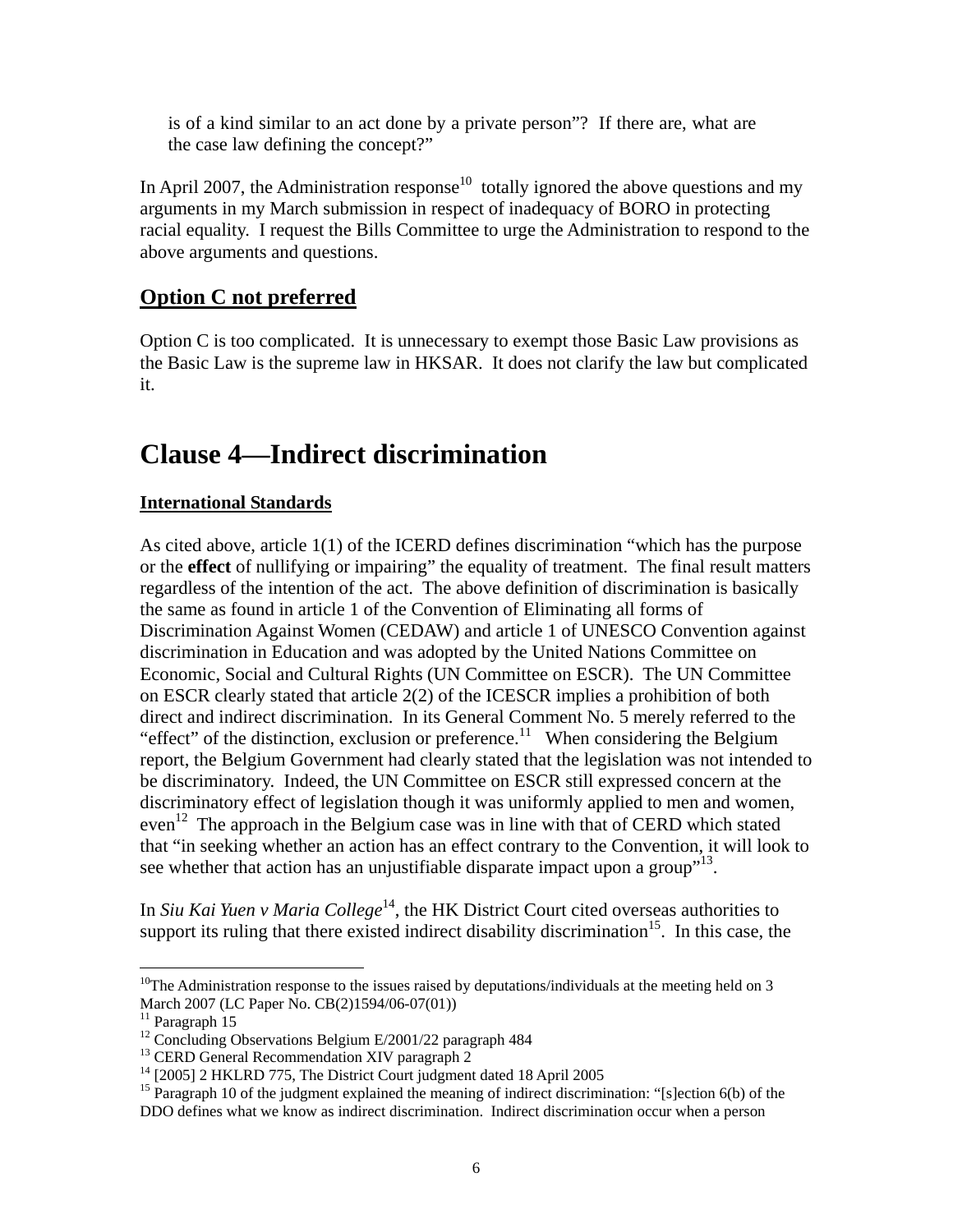school dismissed a teacher who suffered cancer. The school alleged that it had a right to dismiss teachers who have to take sick leave beyond 10% of his/her total number of classes in the month under the contract. In the judgment, it elaborated the concepts of indirect discrimination:

"57. The Plaintiff's Legal Representative referred to *London Underground Ltd. v. Edwards (No. 2)*, even when there is only one person who is unable to comply with the condition, unlawful indirect discrimination can still be established if the court is satisfied that the condition in question has disparate impact between people with a particular disability and people without that disability.

58. I agree with the Plaintiff's Legal Representative that it is common sense that people who are seriously ill cannot attend work. The requirement to attend work can clearly be an element of indirect discrimination.

59. As to whether the requirement related to attendance is justifiable, the *Board of Governors of St. Matthias Church of England School v. Crizzle* [1993] IRLR 472, set out the factors that the Court should consider as follows:

- (1) Whether the objective was legitimate?
- (2) Whether the means used to achieve the objective are reasonable?
- (3) Whether the conditions are justified when balanced on the principles of proportionality between the discriminatory effect upon the applicant's racial group and the reasonable needs of those applying the condition?"

"63. I agree with the Plaintiff's Legal Representative that the conditions are not justified when balanced on the principles of proportionality between the discriminatory effect upon the Plaintiff's group and the reasonable needs of those applying the condition.

64. I find therefore that the Defendant has not shown the Absence and Substitution Terms to be justifiable. The Plaintiff has established indirect discrimination against him as a person with a disability."

#### **Option A preferred with conditions**

commits an act of indirect discrimination against another person if he applies a condition or requirement equally to all people, which has a discriminatory effect on persons with disability and a person with disability is subjected to a detriment because he cannot comply with it."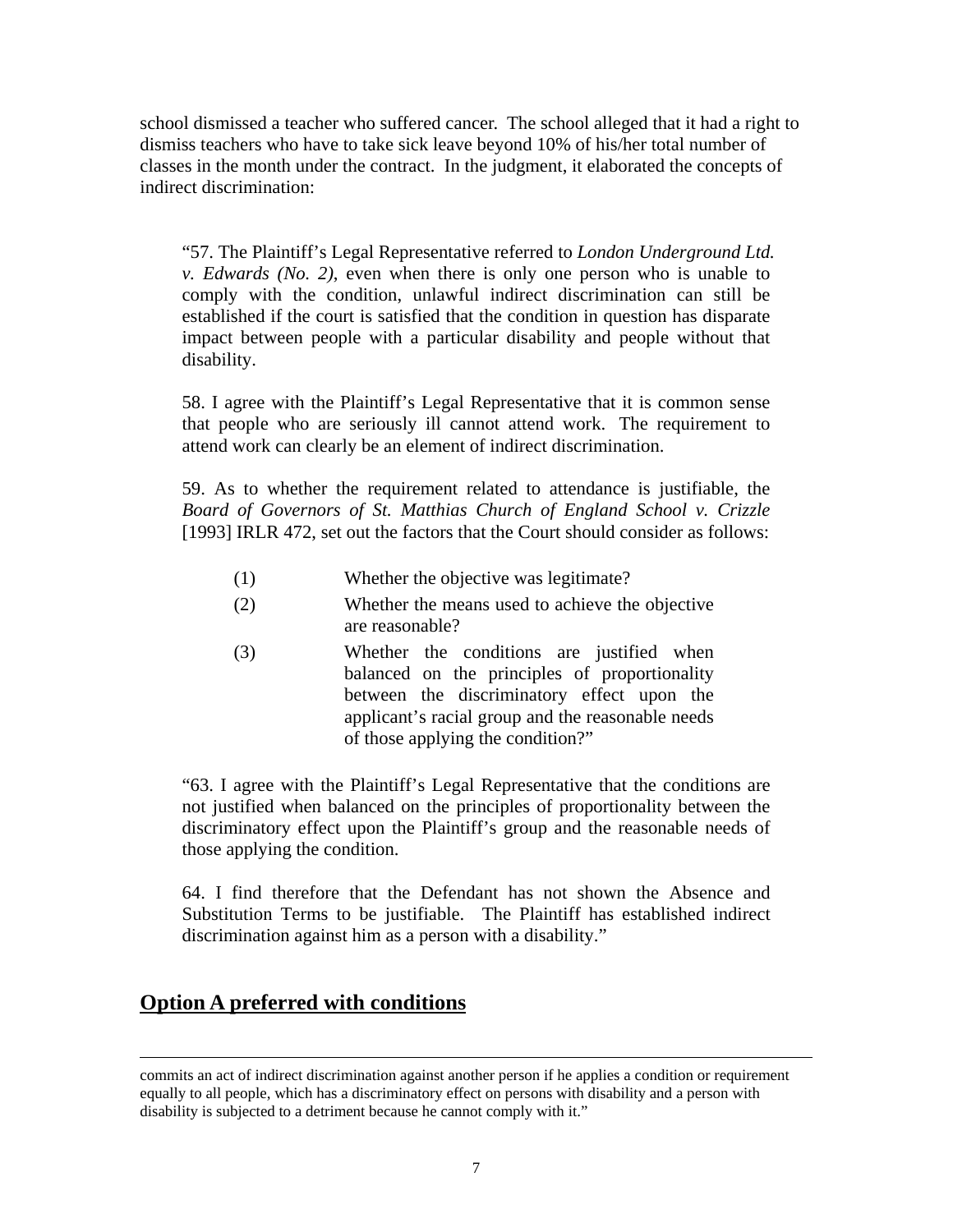Option A is the best choice provided that  $s(4(2)-(5))$  is deleted. The deletion of  $s(4(2)-(5))$  is based on the understanding of indirect discrimination in international human rights discourse set out above.

The definition of the indirect discrimination should be as simple as that of the Disability Discrimination Ordinance. Its detail definition is a matter for the Court to interpret and should be developed through case law. Clause 4(2)-(5) unnecessarily restricts the development of human rights jurisprudence and common law development.

A fatal defect of clause (3)-(5) was mentioned by Patrick Yu in his draft Submission to this Bills Committee. Clause 4(3)-(5) defines affirmative action or special measures which should not be referred to define indirect discrimination:

"Clause  $4(3) - 4(5)$  are mirrored s. 18B of the Disability Discrimination Act 1995 (as amended) regarding the Duty to make reasonable adjustment for disabled persons (accessibility to both workplace and public goods, facilities and services). This is the special measures or positive action to remedy the disadvantaged position of the people with disability. It is justifiable to set such factors for the judge in order to determine whether or not to provide such accessibility to people with disability (justification test).<sup>16</sup> 3.9 The implications of the Clause  $4(3) - 4(5)$  is that it will further restrict the judge to strike the balance of interests of the society on one hand, misuse the factors for special measures or positive actions on the others. In light of the circumstances it is suggested to delete the whole Clause  $4(3) - 4(5)$ , which is irrelevant for the definition of "Indirect Discrimination"**.**"

Indirect discrimination and special measures are different concepts. In the Administration paper "Indirect Discrimination and assessment of justifiability"<sup>17</sup> provided to this Bills Committee, it explains clause 4(5) that "[i]t does not, nor do we consider it appropriate to, impose a more onerous duty requiring people to incur additional expenditure or suffer additional detriment in order to accommodate the **special needs** of persons of any particular racial groups who are not disadvantaged in their physical or mental capabilities."18 For adopting a special measure, the law uses a higher threshold to meet the standard than that of taking action preventing indirect discrimination. It is misleading to state that "the provision relating to reasonable practicability in Clause 4(2)(b) follows the same standard adopted in our Sex Discrimination Ordinance and Family Status Discrimination Ordinance."<sup>19</sup>

Inclusion of clause  $(1A)(1B)(1C)$  shows an improvement to better protect those who are indirectly discriminated. However, clause 4(2)(b) should be deleted as "as it sets a very

<sup>&</sup>lt;sup>16</sup> See also Part VI general exceptions, in particular s. 38 – on the special measures for racial groups, which provides conditions to implement the special measures.

 $17$  LC Paper No. CB(2)1823/06-07(01), March 2007

<sup>&</sup>lt;sup>18</sup> Ibid, Paragraph 7

<sup>&</sup>lt;sup>19</sup> Ibid, Paragraph 14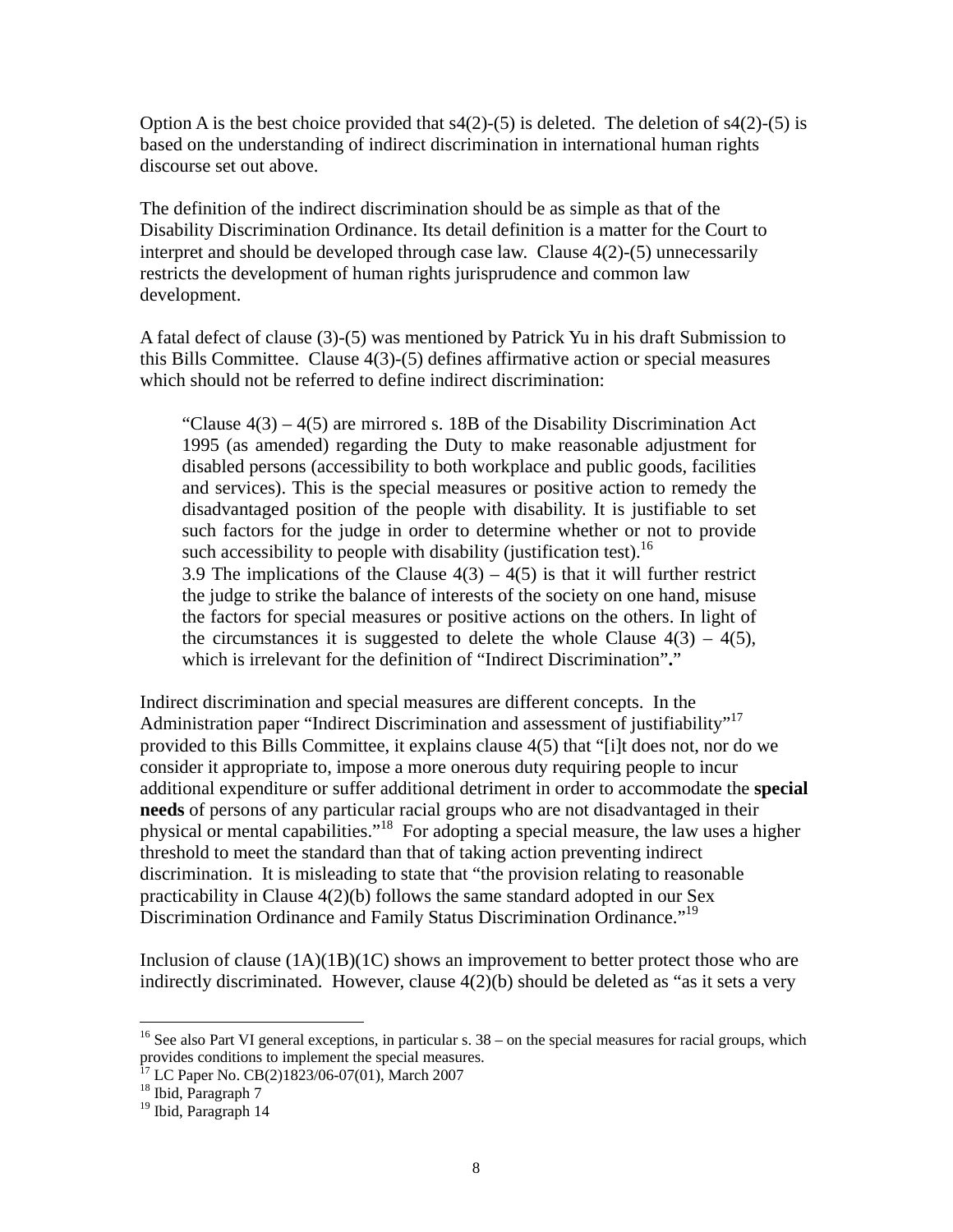unreasonably low standard, i.e. very difficult to prove indirect discrimination."

In my March submission, I put forward the following questions to the Administration but they do not respond:

"What is the justification of not following the examples of the existing three anti-discrimination Ordinances?" "Any discussion on this during the consultation period?"

I request the Administration to respond to the above questions.

### **Option B not preferred**

Option B is more desirable than option A. However, after deleting s4(2)-(5), Option A is better because the provisions of Option B and the underlying concepts are different from the existing anti-discrimination laws.

## **New Clause on Mainland New Arrivals**

#### **International Standards**

International human rights standards of the definition of race are as follows:

In ICERD, article 1(1) provides that

"the term "racial discrimination" shall mean any distinction, exclusion, restriction or preference based on **race, colour, descent, or national or ethnic origin** which has the purpose or effect of nullifying or impairing the recognition, enjoyment or exercise, on an equal footing, of human rights and fundamental freedoms in the political, economic, social, cultural or any other field of public life."

In 1990, the General Recommendation No. 8 of the UN CERD, the Committee "[i]s of the opinion that such identification (of being members of a particular racial or ethnic groups or groups) shall, if no justification exists to the contrary, be based upon **self-identification** by the individual concerned."<sup>20</sup>

In 2004, the UN CERD adopted its General Recommendation No. 30 in respect of non-citizens, it relates not only to the definition of race but also various exemption clauses in this Race Discrimination Bill. The Committee affirms that

"1. Article 1, paragraph 1, of the Convention defines racial discrimination. Article 1, paragraph  $2^{21}$  provides for the possibility of differentiating between citizens and non-citizens. Article 1, paragraph 3 declares that,

 $\overline{a}$  $^{20}$  A/45/18

 $21$  Article 1(2) of ICERD: "[t]his Convention shall not apply to distinctions, exclusions, restrictions or preferences made by a State Party to this Convention between citizens and non-citizens."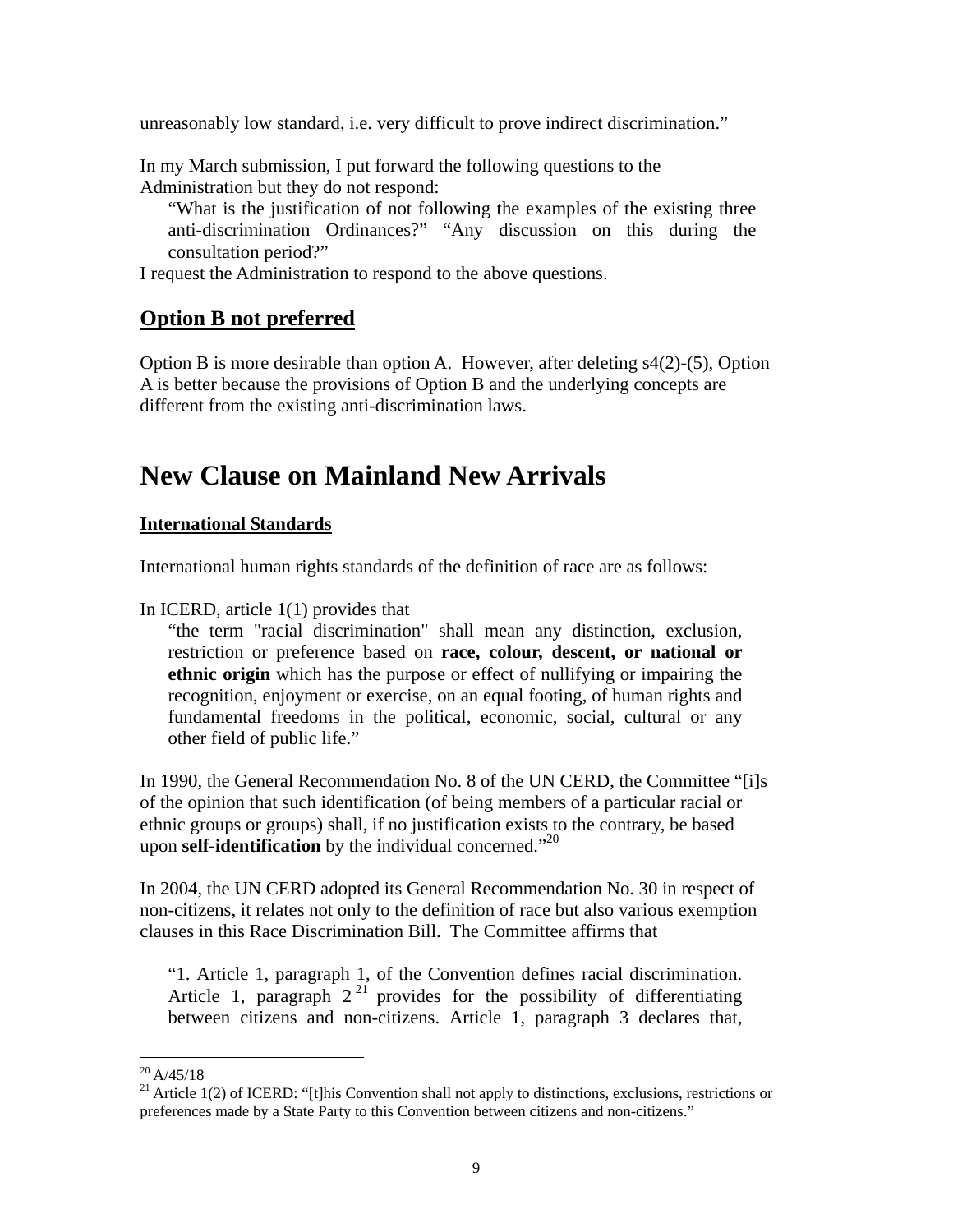concerning nationality, citizenship or naturalization, the legal provisions of States parties must not discriminate against any particular nationality;

2. **Article 1, paragraph 2**, must be construed so as to avoid undermining the basic prohibition of discrimination; hence, it **should not be interpreted to detract in any way from the rights and freedoms recognized and enunciated in particular in the Universal Declaration of Human Rights, the International Covenant on Economic, Social and Cultural Rights**  (ICESCR) **and the International Covenant on Civil and Political Rights** (ICCPR);

3. Article  $5^{22}$  of the Convention incorporates the obligation of States parties to prohibit and eliminate racial discrimination in the enjoyment of civil, political, economic, social and cultural rights. Although some of these rights, such as the right to participate in elections, to vote and to stand for election, may be confined to citizens, **human rights are, in principle, to be enjoyed by all persons. States parties are under an obligation to guarantee equality between citizens and non-citizens in the enjoyment of these rights to the extent recognized under international law**;

4. Under the Convention, **differential treatment based on citizenship or immigration status will constitute discrimination if the criteria for such differentiation, judged in the light of the objectives and purposes of the Convention, are not applied pursuant to a legitimate aim, and are not proportional to the achievement of this aim**. Differentiation within the scope of article 1, paragraph 4, of the Convention relating to special measures is not considered discriminatory;

5. States parties are under an obligation to report fully upon legislation on non-citizens and its implementation. Furthermore, States parties should include in their periodic reports, in an appropriate form, socio-economic

 $22$  Article 5 of the ICERD: "[in] compliance with the fundamental obligations laid down in article 2 of this Convention, States Parties undertake to prohibit and to eliminate racial discrimination in all its forms and to guarantee the right of everyone, without distinction as to race, colour, or national or ethnic origin, to equality before the law, notably in the enjoyment of the following rights:

<sup>(</sup>a) The right to equal treatment before the tribunals and all other organs administering justice;

<sup>(</sup>b) The right to security of person and protection by the State against violence or bodily harm, whether inflicted by government officials or by any individual group or institution;

<sup>(</sup>c) Political rights, in particular the right to participate in elections-to vote and to stand for election-on the basis of universal and equal suffrage, to take part in the Government as well as in the conduct of public affairs at any level and to have equal access to public service;

<sup>(</sup>d) Other civil rights, in particular..:

<sup>(</sup>e) Economic, social and cultural rights, in particular..:

<sup>(</sup>f) The right of access to any place or service intended for use by the general public, such as transport hotels, restaurants, cafes, theatres and parks."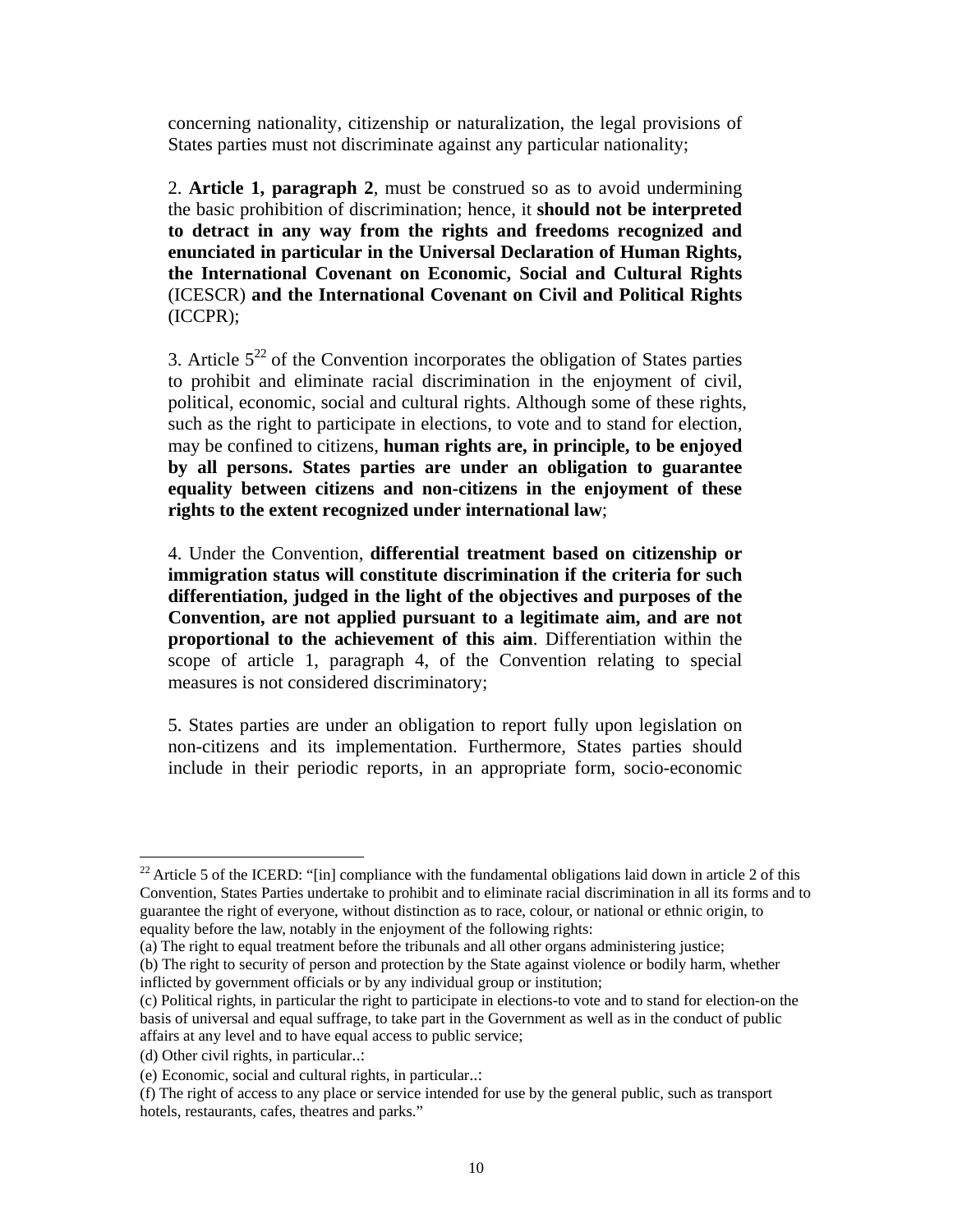data on the non-citizen population within their jurisdiction, including data disaggregated by gender and national or ethnic origin".<sup>23</sup>

And the CERD further recommends the State Parties to:

"6. Review and revise legislation, as appropriate, in order to guarantee that such legislation is in full compliance with the Convention, in particular regarding the effective enjoyment of the rights mentioned in article 5, without discrimination

7. Ensure that legislative guarantees against racial discrimination apply to non-citizens regardless of their immigration status, and that the implementation of legislation does not have a discriminatory effect on noncitizens;

8. Pay greater attention to the issue of multiple discrimination faced by noncitizens, in particular concerning the children and spouses of non-citizen workers, to refrain from applying different standards of treatment to female non-citizen spouses of citizens and male non-citizen spouses of citizens<sup>24</sup>, to report on any such practices and to take all necessary steps to address them;

9. Ensure that immigration policies do not have the effect of discriminating against persons on the basis of race, colour, descent, or national or ethnic origin".

#### **Option A preferred**

Option A is the preferred choice provided that it deleted the relevant items in Schedule 5 and the words "a near relative" are replaced by "an associate" in s7A. The Administration should also extend the protection by adding the following grounds (in addition to the five): language, place of origin outside the HKSAR, nationality, residency (HK resident status), status of being, or having been, an immigrant. Further, add "actual or perceived" before race, colour and other grounds of discrimination prohibited in this law.

#### **Option B not acceptable**

 $\overline{a}$ 

Section 8(2)-(6) in Option B is unacceptable and is below international human rights standards.

On 13 May 2005, the **UN Committee on ESCR** in its Concluding Observations (paragraph 79) states that "the Committee is concerned that, in the **proposed racial discrimination law, the protection afforded by this law will not cover migrants from** 

 $^{23}$  General Recommendation No. 30 of the CERD (2004)

 $24$  The policy that pregnant women who are not HK residents have to pay much higher fees in public hospitals since early 2007 may violate ICERD. HKSAR should at least report such situation to CERD in its supplemental report.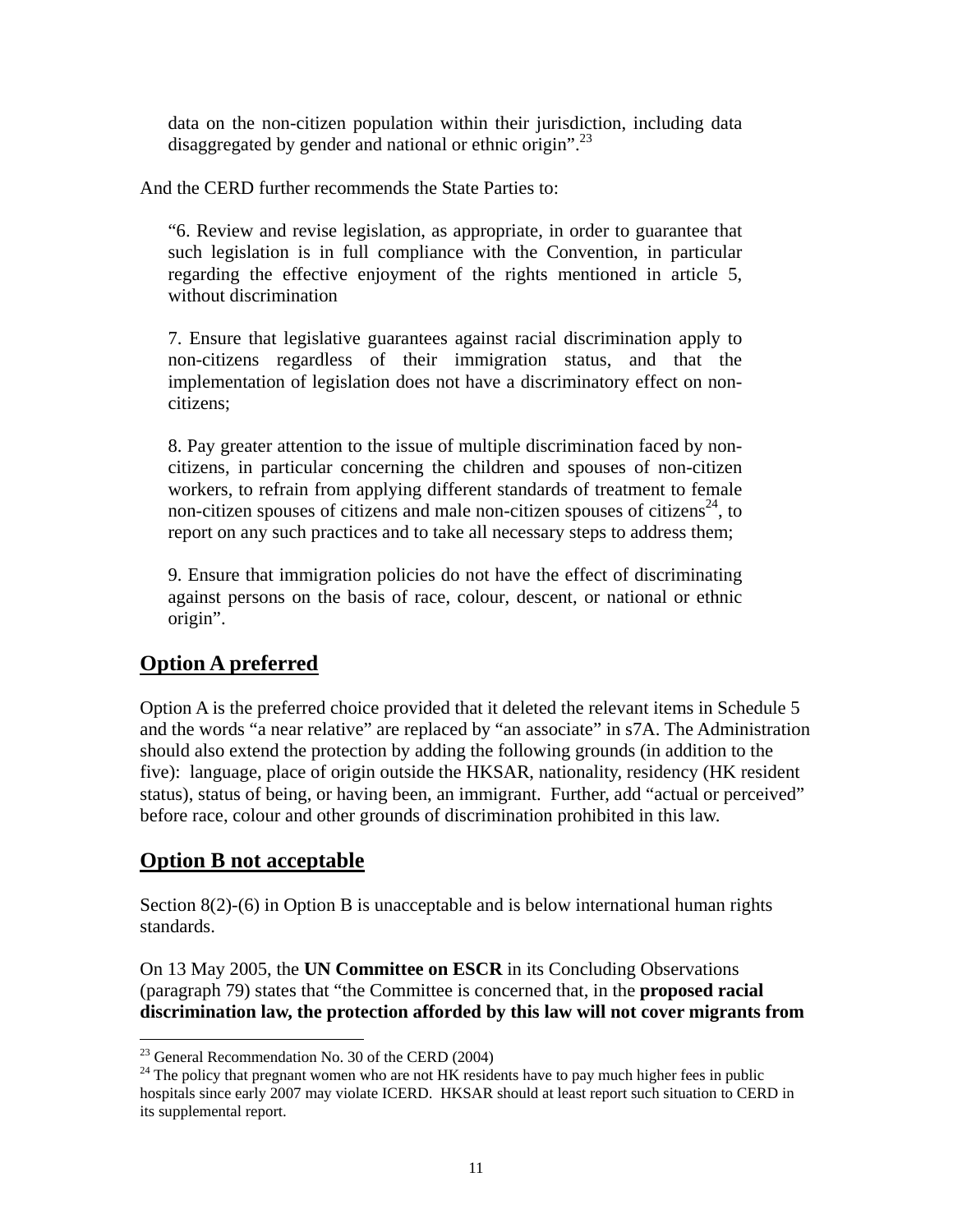**the Mainland despite the widespread** *de jure* **(legally) and** *de facto* **(in reality) discrimination against them on the basis of their origin**. The Committee is also concerned that, according to the proposals made by the Hong Kong Home Affairs Bureau, the new law will not affect the existing immigration legislation in HKSAR".

In my March submission, I stated that

"During the consultation period in late 2004, the Government's stand is to leave the issue (whether new arrivals should be protected under this Bill) to be decided by the court. All human rights instruments must be regarded as a living instrument, whose interpretation develops over time. By ruling out the possibilities of the Convention offering protection to **newly arrivals**, this unreasonably restricts the development of human rights laws. In addition, races are not natural forces but social constructs that stemmed from human perception and classification. A racial difference is culturally determined and racial categories change over time. Ethnicity is a **social and cultural construction** and not unchanging traits. Ethnic groups are situational defined in relationship to their social interactions with other groups. Interpretation of race and ethnicity **vary over time, place and context**."

In my March submission, I asked "[w]hat is the difficulty to protect the new arrivals under the new race law?" The Administration does not reply.

# **Clause 58—Language Exemption**

#### **International Standards**

Article 5(2) of the BORO provides that in time of public emergencies, no measure shall be taken that "involves discrimination solely on the ground of race, colour, sex, **language**, religion or social origin." (*cf.* ICCPR article 4) This shows that both international and local communities take language discrimination very seriously and should not be exempted in the race law. .

Language discrimination is recognized by CERD as a form of indirect discrimination on the ground of race. "In the CERD's Concluding Observations on Mongolia's Report (2006), the Committee "is also concerned about the lack of measures to ensure that children whose mother tongue is a minority language…are provided with adequate opportunities to learn Mongolian as a second language, art.5(e)(v) and (vi)". In its Estonia's Report  $(2006)$ , "the (CERD) Committee reiterates its previous concern that the scope of the requirement of Estonian language proficiency, including in the private sector, may have a discriminatory effect on the availability of employment to members of this community (art.  $5(e)(i))$ ".<sup>25</sup>

 $\overline{a}$ <sup>25</sup> Quoted from my March Submission to this Bills Committee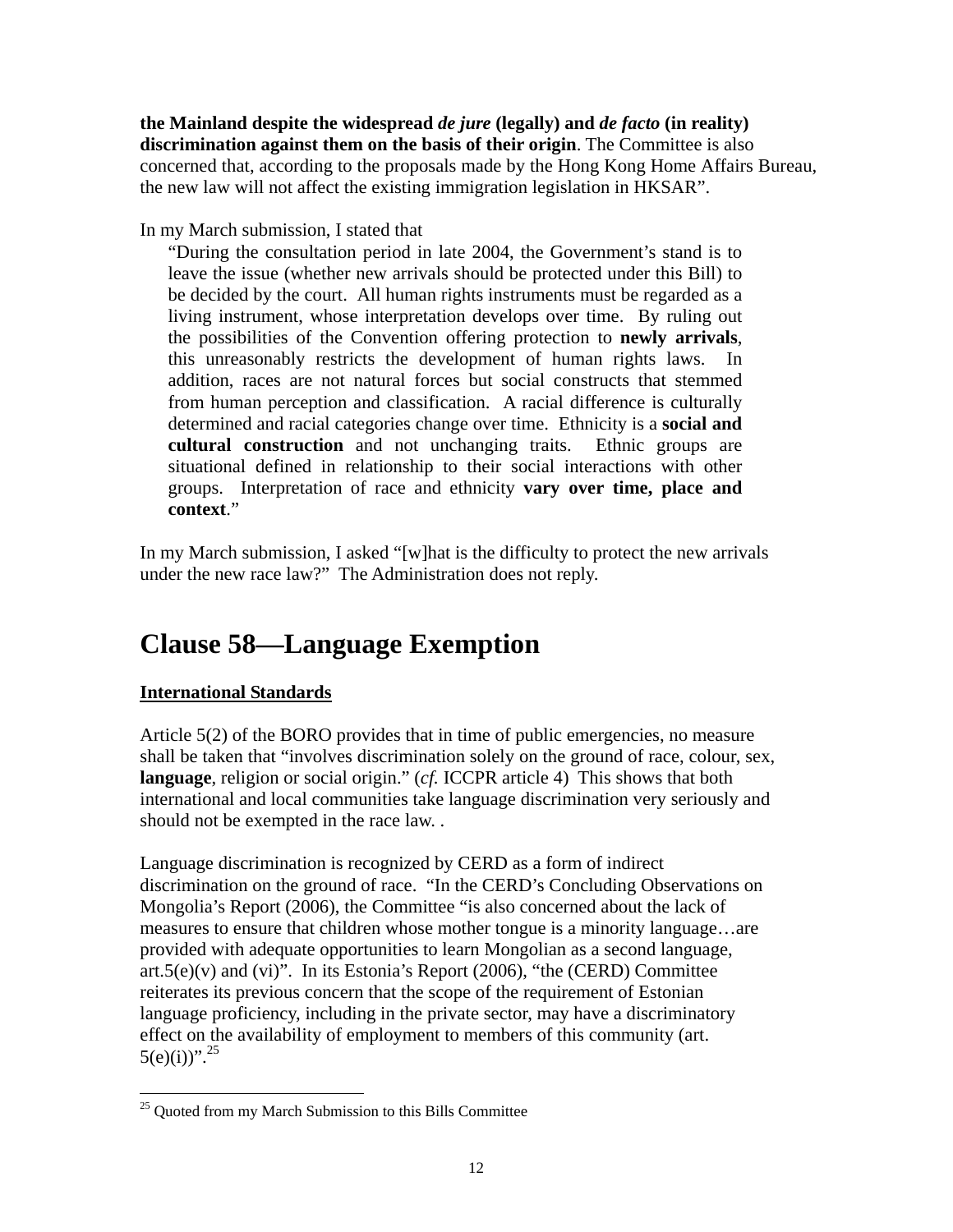Language discrimination may infringe the right to education. The General Comment No. 13 of UN Committee on Economic, Social and Cultural Rights (CESCR) (1999) on "the right to education": "The Committee interprets article 2(2) (the non-discrimination article)…in the light of the UNESCO Convention against Discrimination in Education…the ICERD, the CRC…"

In *Lau v Nichols* 414 U. S. 563 [1974], the Supreme Court held that the **failure** of the **school system** of San Francisco to provide **supplemental English language instruction** to about 1,800 Chinese students **denied** from a **meaningful opportunity to participate in the public educational program**. It was a violation of Title VI of the Civil Rights Act 1964 which prohibited discrimination based on race, colour, or national origin in any programme or activity receiving Federal financial assistance. " I also request PRC to ratify the 1960 Convention against Discrimination in Education for HKSAR."<sup>26</sup>

### **Option A unacceptable**

Option A is not acceptable. Language is very often a form of indirect discrimination. By exempting language discrimination, the law cannot effectively combat racial discrimination.

In my March submission, I queried that "[d]oes s26(2) breach or comply with articles 2 and 26 of the ICCPR (articles  $1(1)$  and 22 of the BORO), article  $5(e)(v)$  of the ICERD, article 2(2) of the ICESCR and the 1960 Convention against Discrimination in Education?" But the Administration does not reply.

## **Option B reasonable**

Option B is acceptable provided that clause 5B(5) becomes a sunset clause.

# **Conclusion**

Apart from the above four areas, there are still many clauses in the Race Discrimination Bill that are below international human rights standards. I hope that the LegCo Legal Service Division may continue proposing amendments to other clauses. In addition to the questions I raised in my March submission, there are many other questions being ignored by the Administration. I requested this Bills Committee to urge the Administration to respond to those questions in my March submission.

On 24 August 2007, the Chairman of the CERD sent a letter to HE Mr. Sha Zukang, Permanent Representative, Permanent Mission of China to the UN at Geneva. In the letter, it pointed out the fatal defects of the Race Discrimination Bill:

"(the Bill) **does not appear to be in conformity with the Committee's** 

<sup>&</sup>lt;u>.</u>  $26$  ibid